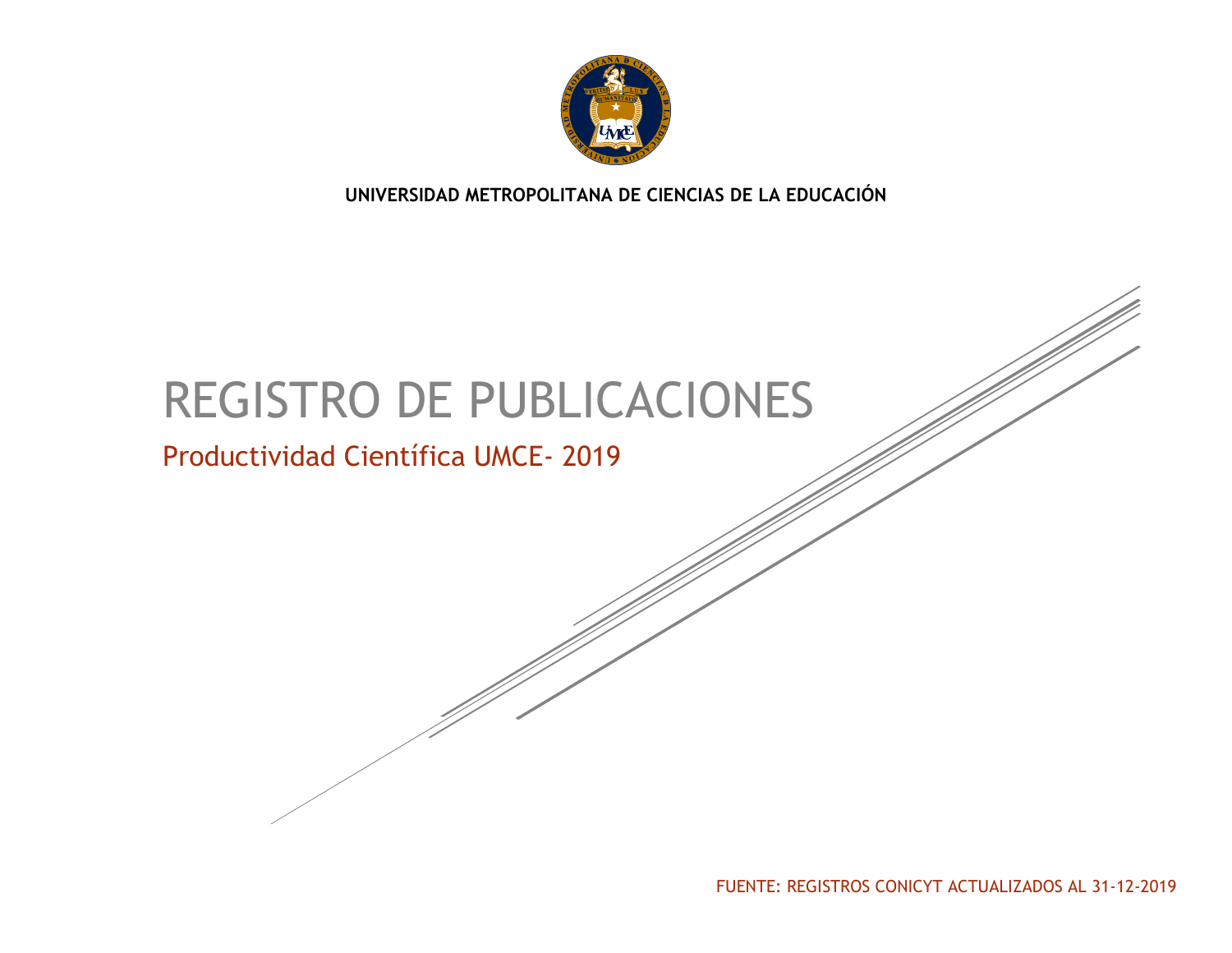



#### **Productividad Científica Universidad Metropolitana de Ciencias de la Educación, año 2019 (Fuente: Registros CONICYT actualizados al 31/12/2019)**

| <b>FACULTAD</b>                 | <b>WoS</b> | <b>Scopus</b> | <b>SciELO Chile - No WoS</b> | <b>TOTAL</b> |
|---------------------------------|------------|---------------|------------------------------|--------------|
| ARTES Y EDUCACIÓN FÍSICA        |            |               |                              | 15           |
| <b>CIENCIAS BÁSICAS</b>         | 22         |               |                              | 22           |
| FILOSOFÍA Y EDUCACIÓN           |            |               |                              |              |
| HISTORIA, GEOGRAFÍA Y<br>LETRAS |            |               |                              |              |
| <b>OTROS</b>                    |            |               | $-$                          | 4            |
| <b>TOTAL</b>                    | 34         | 14            |                              | 51           |

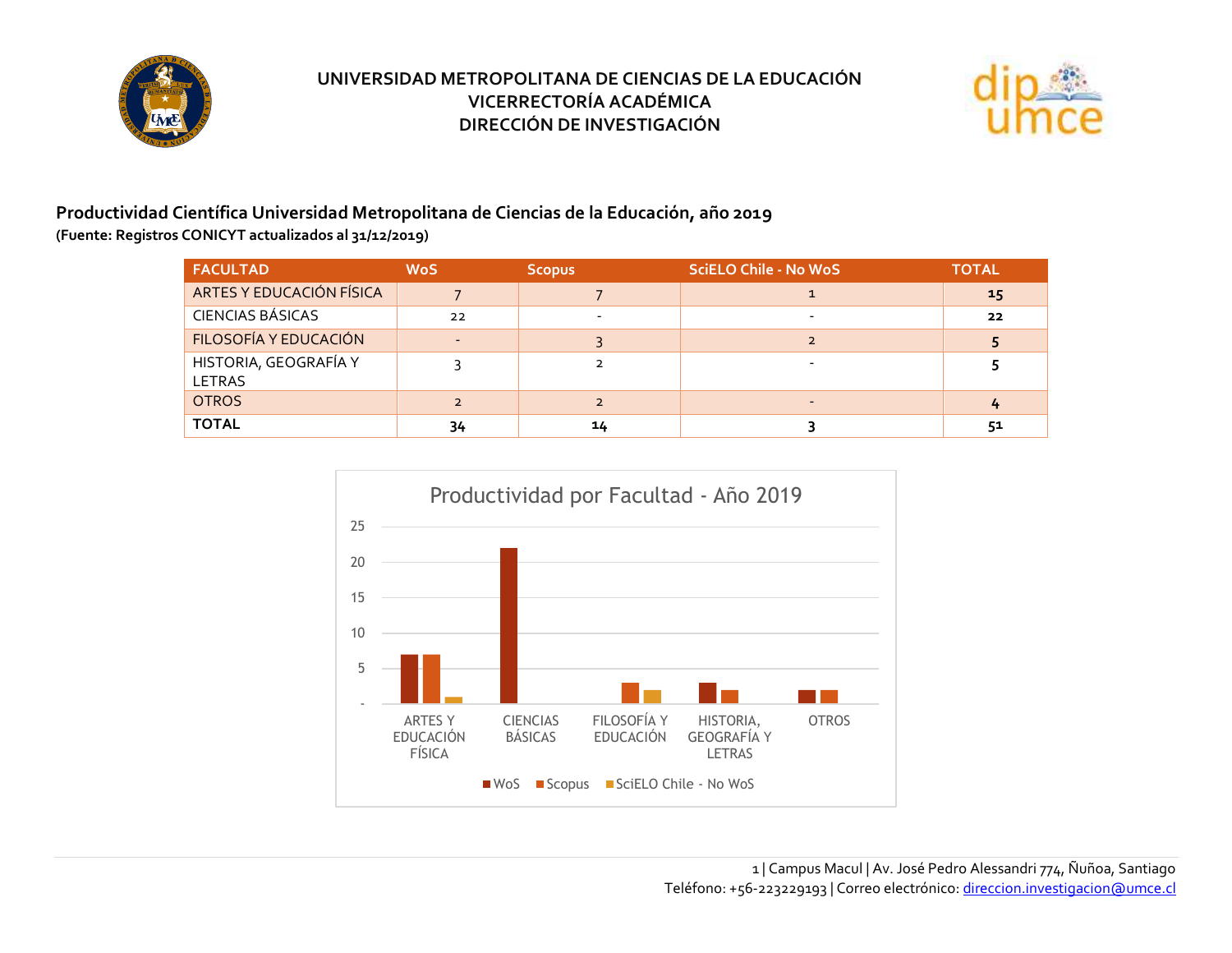



#### **Productividad Científica Universidad Metropolitana de Ciencias de la Educación, año 2019 (Fuente: Registros CONICYT actualizados al 31/12/2019)**

| $N^{\circ}$    | <b>AUTOR/ES</b>                                                                                                                                                                                                                                                                        | <b>DEPARTAMENTO</b> | <b>FACULTAD</b>                                  | <b>TÍTULO</b>                                                                                         | <b>REFERENCIA</b>                                                                                             | <b>INDEXACIÓN</b> |
|----------------|----------------------------------------------------------------------------------------------------------------------------------------------------------------------------------------------------------------------------------------------------------------------------------------|---------------------|--------------------------------------------------|-------------------------------------------------------------------------------------------------------|---------------------------------------------------------------------------------------------------------------|-------------------|
| $\mathbf{1}$   | Ayala-Perez,<br>Teresa; Joo-<br>Nagata, Jorge                                                                                                                                                                                                                                          | <b>CASTELLANO</b>   | HISTORIA,<br><b>GEOGRAFÍA Y</b><br><b>LETRAS</b> | The digital culture of students of pedagogy<br>specialising in the humanities in Santiago<br>de Chile | Computers & Education, 2019.<br>133: p. 1-12.<br>[WOS:000460855000001]                                        | <b>WoS</b>        |
| $\overline{2}$ | Brahm, R.; Rabus,<br>M.; Zapata, A.;<br>Drass, H.;<br>Lachaume, R.;<br>Jordan, A.; Rojas, F.;<br>Cortes, C.; Drass, H.;<br>Espinoza, N.; Sarkis,<br>P.; Henning, Th.;<br>Diaz, M. R.; Jenkins,<br>J. S., Pantoja, B.,<br>Soto, M. G.;<br>Vuckovic, M.;<br>Vasquez, S.; Jones,<br>M. I. | <b>FÍSICA</b>       | <b>CIENCIAS</b><br><b>BÁSICAS</b>                | K2-161b: a low-density super-Neptune on<br>an eccentric orbit                                         | Monthly Notices of the Royal<br>Astronomical Society, 2019.<br>483(2): p. 1970-1979.<br>[WOS:000462258200041] | WoS               |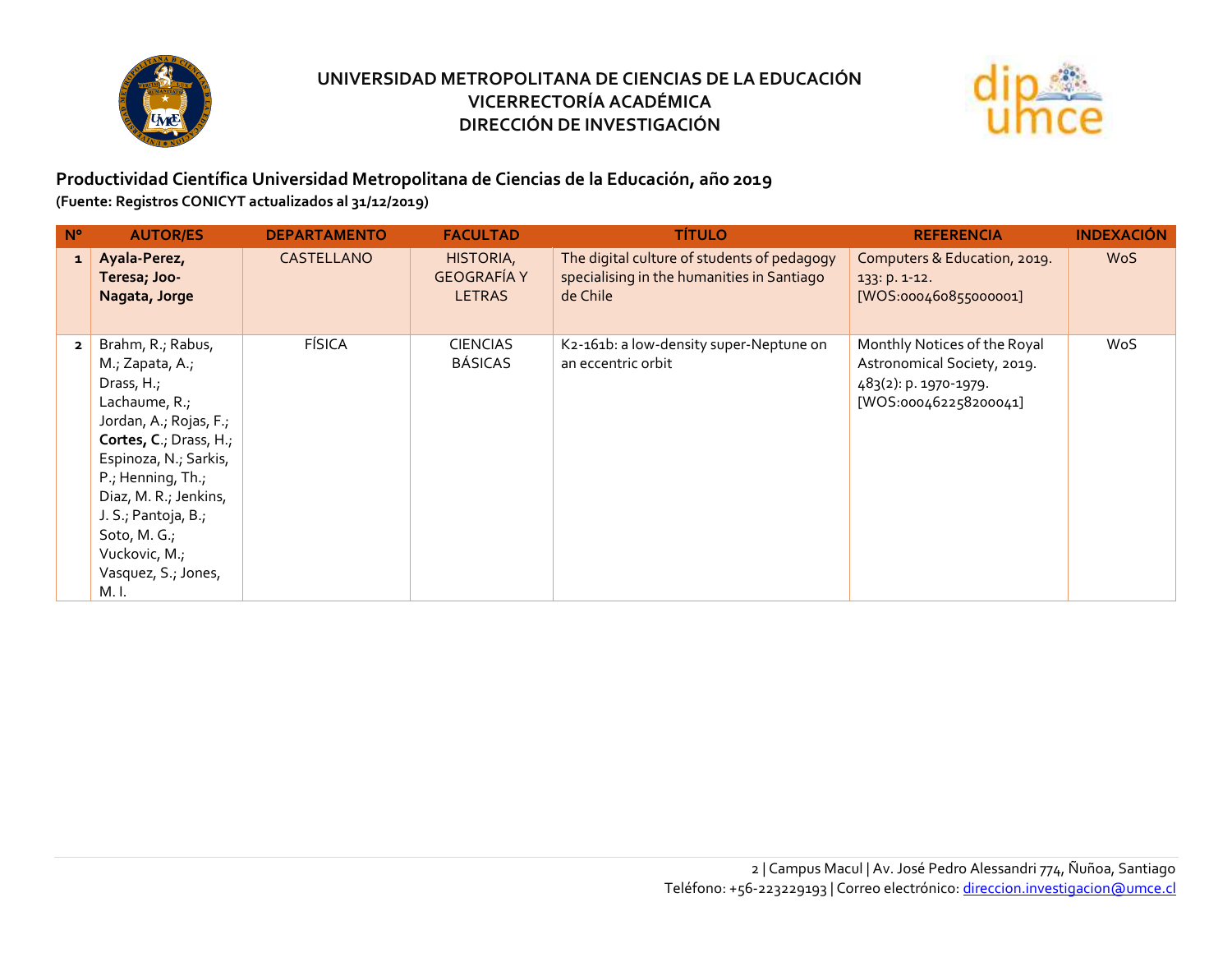



| N <sup>o</sup> | <b>AUTOR/ES</b>                                                                                                                                                                                                                                               | <b>DEPARTAMENTO</b>            | <b>FACULTAD</b>                           | <b>TÍTULO</b>                                                                                                                                                    | <b>REFERENCIA</b>                                                                                                         | <b>INDEXACIÓN</b> |
|----------------|---------------------------------------------------------------------------------------------------------------------------------------------------------------------------------------------------------------------------------------------------------------|--------------------------------|-------------------------------------------|------------------------------------------------------------------------------------------------------------------------------------------------------------------|---------------------------------------------------------------------------------------------------------------------------|-------------------|
| $\overline{3}$ | Caceres-Jensen,<br>Lizethly;<br>Rodriguez-Becerra,<br>Jorge, Valdebenito,<br>Jennifer; Neira-<br>Albornoz, Angelo;<br>Dominguez-Vera,<br>Valentina; Sierra-<br>Rosales, Paulina;<br>Escudey, Mauricio;<br>Villagra, Cristian A.;<br>Neira-Albornoz,<br>Angelo | <b>QUÍMICA</b>                 | <b>CIENCIAS</b><br><b>BÁSICAS</b>         | Electrochemical method to study the<br>environmental behavior of Glyphosate on<br>volcanic soils: Proposal of adsorption-<br>desorption and transport mechanisms | Journal of Hazardous<br>Materials, 2019.<br>379. [WOS:000488419700042]                                                    | <b>WoS</b>        |
| 4              | Carvallo, Gaston O.;<br>Vergara-Merino,<br>Beatriz; Guerrero,<br>Pablo C.; Diaz,<br>Angie; Villagra,<br>Cristian A.                                                                                                                                           | <b>ENTOMOLOGÍA</b>             | <b>CIENCIAS</b><br><b>BÁSICAS</b>         | Rocky outcrops conserve genetic diversity<br>and promote regeneration of a threatened<br>relict tree in a critically endangered<br>ecosystem                     | Biodiversity and Conservation,<br>2019. 28(11): p. 2805-2824.<br>[WOS:000476594200004]                                    | WoS               |
| 5              | Chiu, Kuo-Shou; Li,<br>Tongxing                                                                                                                                                                                                                               | <b>MATEMÁTICA</b>              | <b>CIENCIAS</b><br><b>BÁSICAS</b>         | Oscillatory and periodic solutions of<br>differential equations with piecewise<br>constant generalized mixed arguments                                           | Mathematische Nachrichten,<br>2019. 292(10): p. 2153-<br>2164.[WOS:000501868000004]                                       | <b>WoS</b>        |
| 6              | Cornejo, Tomas;<br>Ledezma, Ana                                                                                                                                                                                                                               | <b>HISTORIA Y</b><br>GEOGRAFÍA | HISTORIA,<br><b>GEOGRAFÍA Y</b><br>LETRAS | The Songbooks: Printed vectors of popular<br>musical culture in Chile of 1900                                                                                    | Latin American Music Review-<br>Revista De Musica<br>Latinoamericana, 2019. 40(1):<br>$p. 1-31.$<br>[WOS:000473019500001] | WoS               |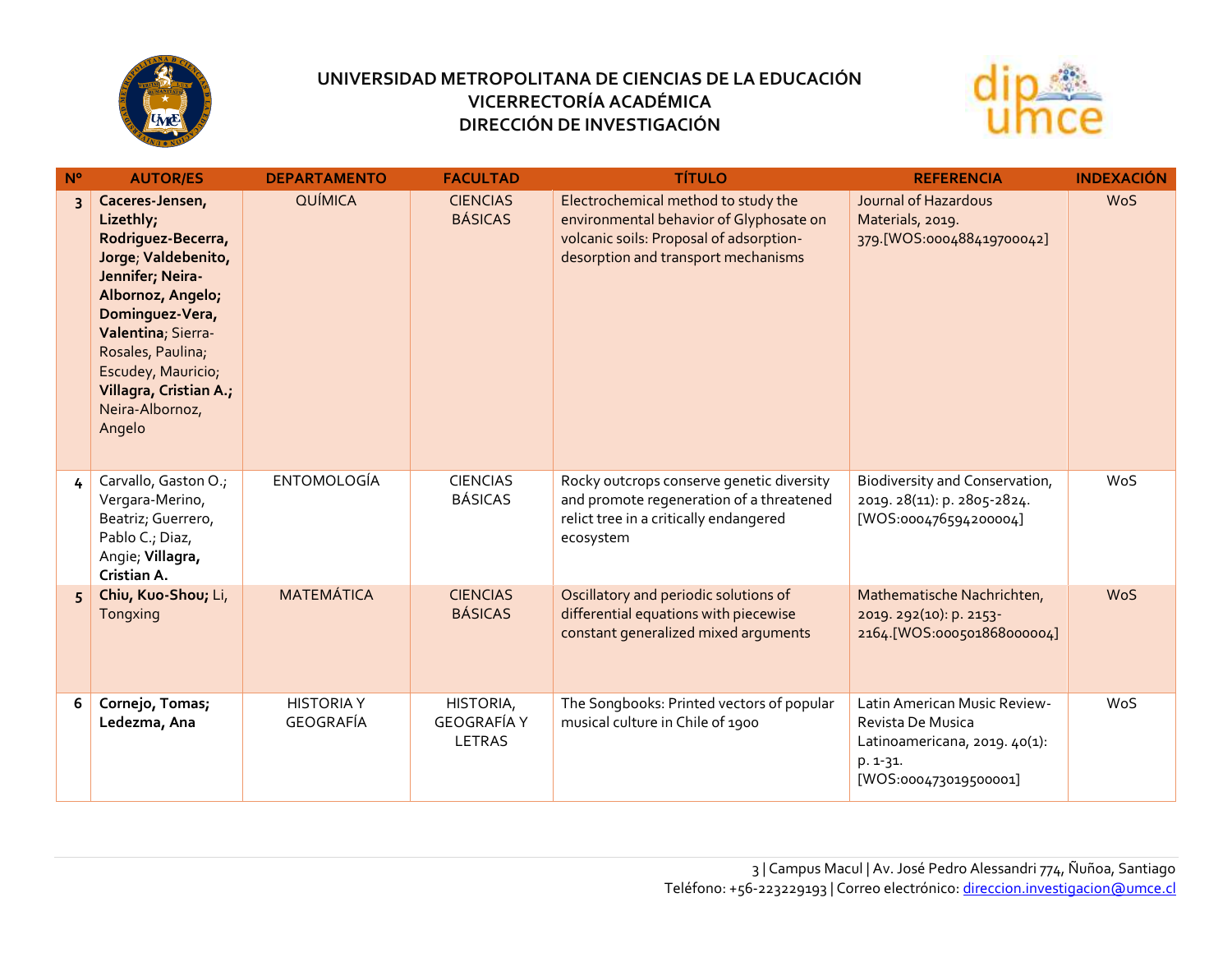



| $N^{\circ}$    | <b>AUTOR/ES</b>                                                                                                                                                                                                                                                                     | <b>DEPARTAMENTO</b> | <b>FACULTAD</b>                                     | <b>TÍTULO</b>                                                                                                               | <b>REFERENCIA</b>                                                                                      | <b>INDEXACIÓN</b> |
|----------------|-------------------------------------------------------------------------------------------------------------------------------------------------------------------------------------------------------------------------------------------------------------------------------------|---------------------|-----------------------------------------------------|-----------------------------------------------------------------------------------------------------------------------------|--------------------------------------------------------------------------------------------------------|-------------------|
| $\overline{7}$ | Cortes P, Luis<br>Claudio                                                                                                                                                                                                                                                           | <b>ARTES</b>        | <b>ARTES Y</b><br><b>EDUCACIÓN</b><br><b>FÍSICA</b> | THE PERFORMATIVITY IN THE<br>PEDAGOGICAL ACTION OF TEACHERS IN<br><b>TRAINING IN VISUAL ARTS</b>                            | Atenea, 2018(518): p. 57-73.<br>[WOS:000473694900005]                                                  | <b>WoS</b>        |
| 8              | da Rosa, Joao<br>Aristeu; de Oliveira,<br>Jader; Frias Laserre,<br><b>Daniel Alfredo</b>                                                                                                                                                                                            | <b>ENTOMOLOGÍA</b>  | <b>CIENCIAS</b><br><b>BÁSICAS</b>                   | New records of Mepraia (Hemiptera,<br>Reduviidae, Triatominae) in Chile                                                     | Journal of Vector Ecology,<br>2019. 44(1): p. 195-198.<br>[WOS:000470659800022]                        | <b>WoS</b>        |
| $\overline{9}$ | Edwards, Dylan J.;<br>Cortes, Mar;<br>Rykman-Peltz,<br>Avrielle;<br>Thickbroom, Gary;<br>Chang, Johanna;<br>Volpe, Bruce T.;<br>Elder, Jessica;<br>Mariman, Juan J.;<br>Gerber, Linda M.;<br>Oromendia, Clara;<br>Krebs, Hermano, I;<br>Fregni, Felipe;<br>Pascual-Leone,<br>Alvaro | <b>KINESIOLOGÍA</b> | <b>ARTES Y</b><br><b>EDUCACIÓN</b><br><b>FÍSICA</b> | Clinical improvement with intensive robot-<br>assisted arm training in chronic stroke is<br>unchanged by supplementary Tdcs | <b>Restorative Neurology and</b><br>Neuroscience, 2019. 37(2): p.<br>167-180.<br>[WOS:000464944000008] | <b>WoS</b>        |
| 10             | Frias-Lasserre,<br>Daniel; Gonzalez,<br>Christian R.; Reyes,<br>Carolina; Lecaros<br>Alvarado, Alberto                                                                                                                                                                              | <b>ENTOMOLOGÍA</b>  | <b>CIENCIAS</b><br><b>BÁSICAS</b>                   | The Interspecific Hemelytra Differences<br>Among Mepraia Species Males (Hemiptera,<br>Reduviidae: Triatominae) in Chile     | Journal of Medical<br>Entomology, 2018. 55(6): p.<br>1478-1485.<br>[WOS:000456134700012]               | WoS               |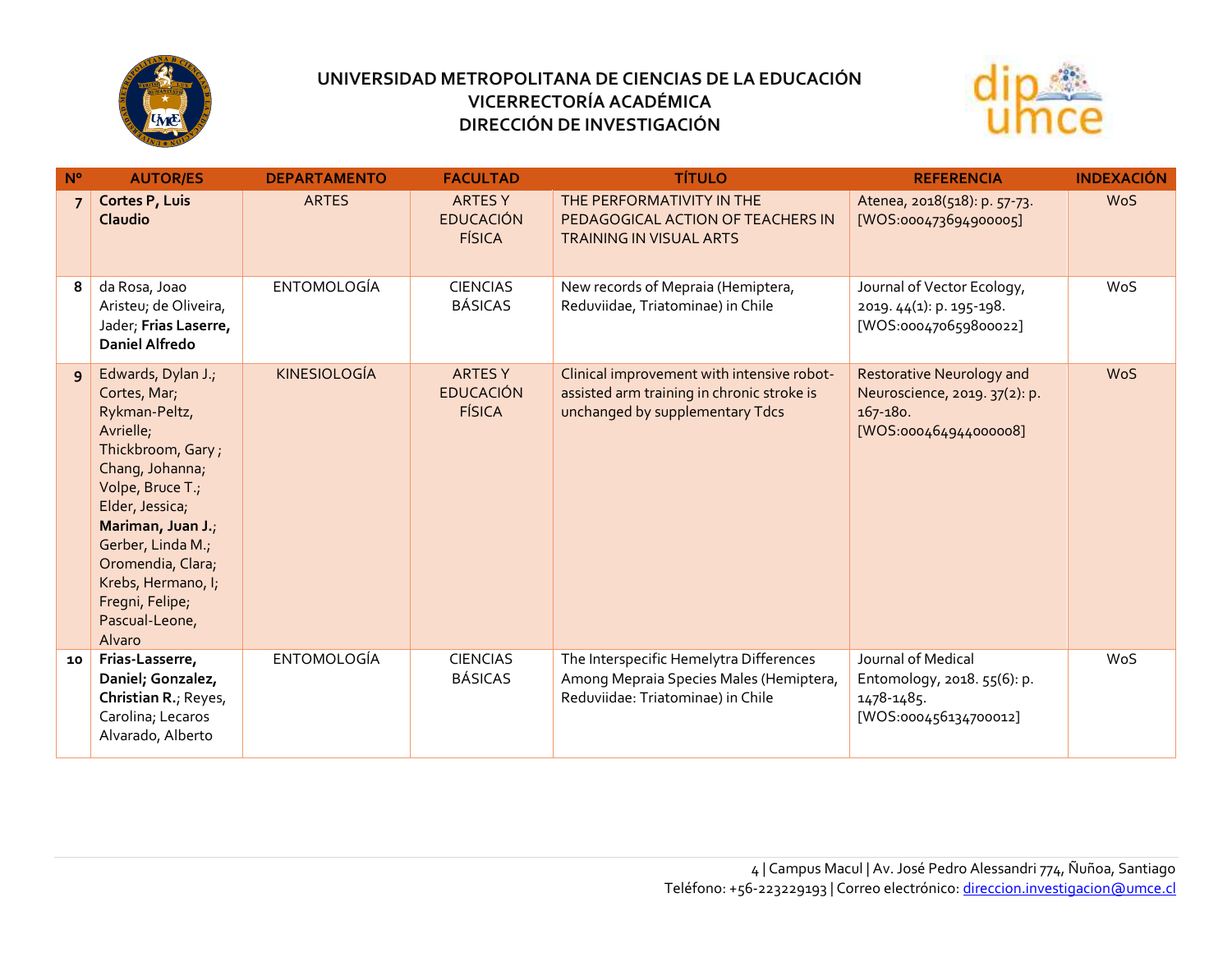



| $N^{\circ}$ | <b>AUTOR/ES</b>                                                                                                       | <b>DEPARTAMENTO</b> | <b>FACULTAD</b>                              | <b>TÍTULO</b>                                                                                                                                        | <b>REFERENCIA</b>                                                                             | <b>INDEXACIÓN</b> |
|-------------|-----------------------------------------------------------------------------------------------------------------------|---------------------|----------------------------------------------|------------------------------------------------------------------------------------------------------------------------------------------------------|-----------------------------------------------------------------------------------------------|-------------------|
| 11          | Frias-Lasserre,<br>Daniel; Luna S,<br>Andrea; Villagra,<br>Cristian A.                                                | <b>ENTOMOLOGÍA</b>  | <b>CIENCIAS</b><br><b>BÁSICAS</b>            | Differences in larval emergence<br>chronotypes for sympatric Rhagoletis<br>brncici Frias and Rhagoletis conversa<br>(Brethes) (Diptera, Tephritidae) | Revista Brasileira De<br>Entomologia, 2019. 63(3): p.<br>$195 -$<br>198.[WOS:000484584700001] | <b>WoS</b>        |
| 12          | Garrido, Carlos;<br>Clavijo, Ernesto;<br>Gomez-Jeria, Juan;<br>Campos-Vallette,<br>Marcelo; Copaja,<br>Sylv           | QUÍMICA             | <b>CIENCIAS</b><br><b>BÁSICAS</b>            | Vibrational and electronic spectroscopic<br>detection and quantification of carminic<br>acid in candies                                              | Food Chemistry, 2019. 283: p.<br>164-169.<br>[WOS:000457570100021]                            | WoS               |
| 13          | Gonzalez, Christian<br>R; Elgueta, Mario;<br>Amorim, Dalton De<br>Souza                                               | <b>ENTOMOLOGÍA</b>  | <b>CIENCIAS</b><br><b>BÁSICAS</b>            | A catalog of Anisopodidae (Diptera) from<br>Chile                                                                                                    | Zootaxa, 2019. 4629(2): p. 247-<br>254.<br>[WOS:000474361100006]                              | <b>WoS</b>        |
| 14          | Gonzalez, Christian<br>R.; Elgueta, Mario;<br>Coscaron, Sixto                                                         | <b>ENTOMOLOGÍA</b>  | <b>CIENCIAS</b><br><b>BÁSICAS</b>            | A catalog of Athericidae (Diptera) from<br>Neotropical and Andean Regions                                                                            | Zootaxa, 2019. 4648(2): p. 287-<br>298.<br>[WOS:000477720500005]                              | WoS               |
| 15          | Gonzalez-Olivares,<br>Eduardo; Cabrera-<br>Villegas, Javier;<br>Cordova-Lepe,<br>Fernando; Rojas-<br>Palma, Alejandro | <b>MATEMÁTICA</b>   | <b>CIENCIAS</b><br><b>BÁSICAS</b>            | <b>Competition among Predators and Allee</b><br>Effect on Prey, Their Influence on a Gause-<br><b>Type Predation Model</b>                           | <b>Mathematical Problems in</b><br>Engineering, 2019.<br>[WOS:000463540500001]                | <b>WoS</b>        |
| 16          | Grinspun, Noemi;<br>Fuentealba, Yerko;<br>Falcon, Romina;<br>Valdes, Jose L.                                          | <b>MÚSICA</b>       | ARTES Y<br><b>EDUCACIÓN</b><br><b>FÍSICA</b> | c-Fos expression in the ascending arousal<br>system induced by physical exercise in rats:<br>Implication for memory performance                      | Brain Research, 2019. 1723.<br>[WOS:000490627600005]                                          | WoS               |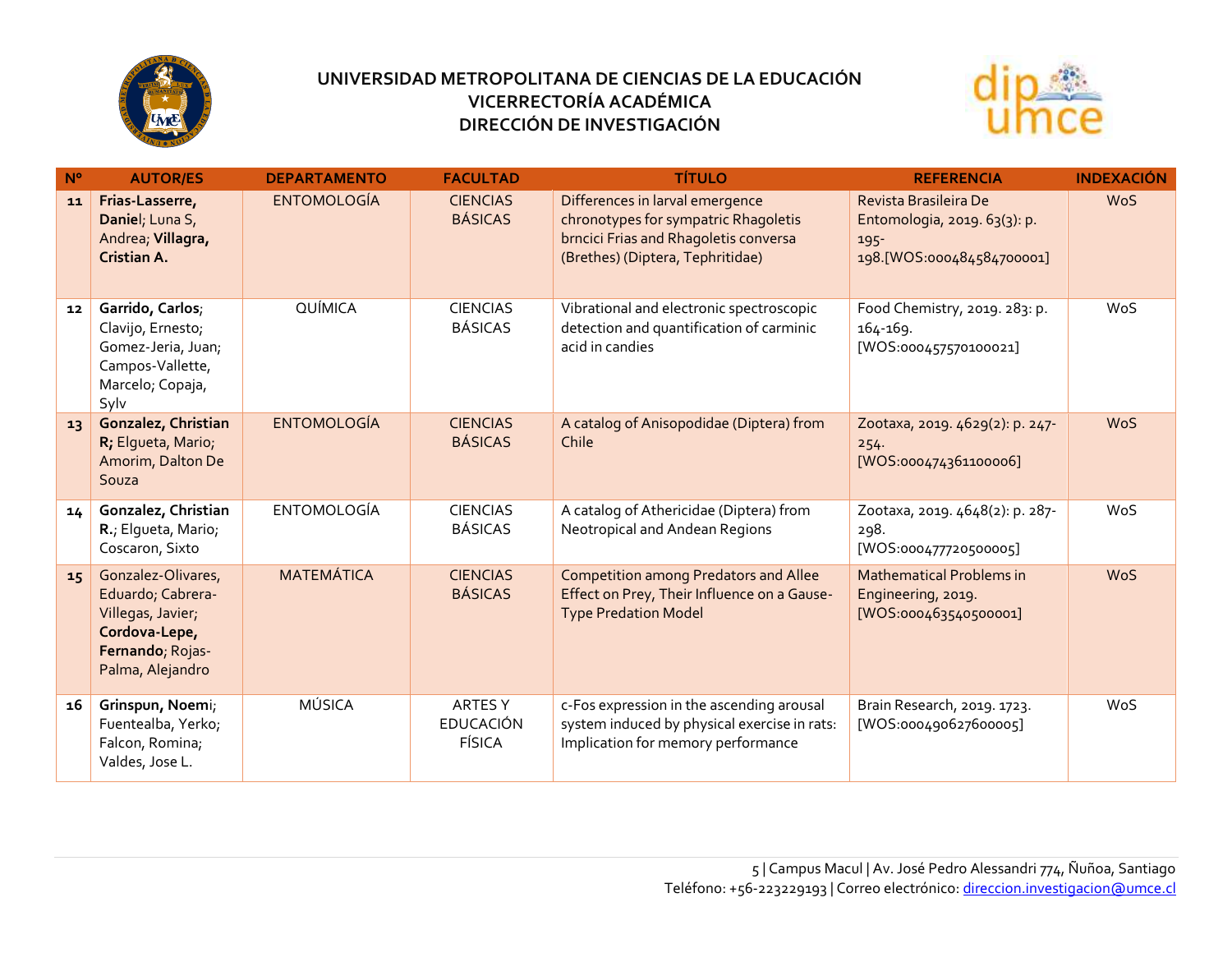



| $N^{\circ}$ | <b>AUTOR/ES</b>                                                                                                             | <b>DEPARTAMENTO</b> | <b>FACULTAD</b>                              | <b>TÍTULO</b>                                                                                                                              | <b>REFERENCIA</b>                                                                 | <b>INDEXACIÓN</b> |
|-------------|-----------------------------------------------------------------------------------------------------------------------------|---------------------|----------------------------------------------|--------------------------------------------------------------------------------------------------------------------------------------------|-----------------------------------------------------------------------------------|-------------------|
| 17          | Guerrero, Pablo C.;<br>Antinao, Claudia A.,<br>Vergara-Merino,<br>Beatriz; Villagra,<br>Cristian A., Carvallo,<br>Gaston O. | <b>ENTOMOLOGÍA</b>  | <b>CIENCIAS</b><br><b>BÁSICAS</b>            | Bees may drive the reproduction of four<br>sympatric cacti in a vanishing coastal<br>mediterranean-type ecosystem                          | Peerj, 2019. 7.<br>[WOS:000489023100008]                                          | <b>WoS</b>        |
| 18          | Halje, Par;<br>Petersson, Per; Brys,<br>Ivani; Mariman,<br>Juan J.; da Cunha,<br>Claudio; Fuentes,<br>Romulo                | <b>KINESIOLOGÍA</b> | <b>ARTES Y</b><br><b>EDUCACIÓN</b><br>FÍSICA | Oscillations in cortico-basal ganglia circuits:<br>implications for Parkinson's disease and<br>other neurologic and psychiatric conditions | Journal of Neurophysiology,<br>2019. 122(1): p. 203-<br>231.[WOS:000477564200010] | <b>WoS</b>        |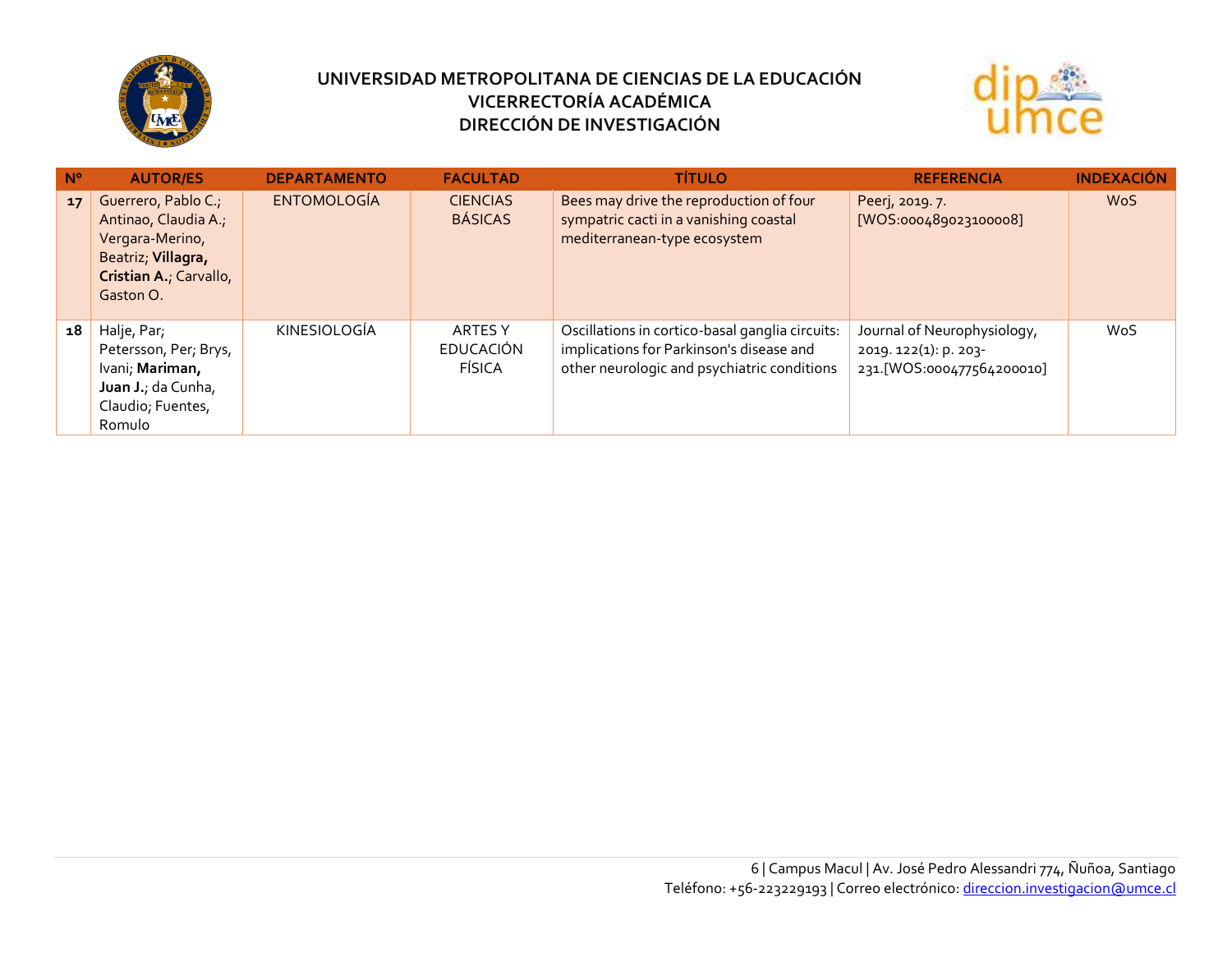



| $N^{\circ}$ | <b>AUTOR/ES</b>                                                                                                                                                                                                                                                                                                                                                                                                                                                                                     | <b>DEPARTAMENTO</b> | <b>FACULTAD</b>                   | <b>TÍTULO</b>                                                                                | <b>REFERENCIA</b>                                                  | <b>INDEXACIÓN</b> |
|-------------|-----------------------------------------------------------------------------------------------------------------------------------------------------------------------------------------------------------------------------------------------------------------------------------------------------------------------------------------------------------------------------------------------------------------------------------------------------------------------------------------------------|---------------------|-----------------------------------|----------------------------------------------------------------------------------------------|--------------------------------------------------------------------|-------------------|
| 19          | Jordan, Andres;<br>Brahm, Rafael;<br>Rojas, Felipe;<br>Moraga, Victor; Suc,<br>Vincent; Drass,<br>Holger; Rabus,<br>Markus; Zapata,<br>Abner; Lachaume,<br>Regis; Espinoza,<br>Nestor; Henning,<br>Thomas; Sarkis,<br>Paula; Cortes,<br>Cristian, Diaz,<br>Maths; Jenkins,<br>James S.; Pantoja,<br>Blake; Jones, Matias,<br>I; Vuckovic, Maja;<br>Soto, Maritza G.;<br>Bakos, Gaspar A.;<br>Bhatti, Waqas;<br>Csubry, Zoltan;<br>Bayliss, Daniel, Osip,<br>David; Shporer, Avi;<br>Vasquez, Sergio | <b>FÍSICA</b>       | <b>CIENCIAS</b><br><b>BÁSICAS</b> | K2-287 b: An Eccentric Warm Saturn<br>Transiting a G-dwarf                                   | Astronomical Journal, 2019.<br>$157(3)$ .<br>[WOS:000458050200003] | <b>WoS</b>        |
| 20          | Frias Lasserre,<br>Daniel; de Oliveira,<br>Jader; Pinotti,<br>Heloisa; da Rosa,<br>Joao Aristeu                                                                                                                                                                                                                                                                                                                                                                                                     | <b>ENTOMOLOGÍA</b>  | <b>CIENCIAS</b><br><b>BÁSICAS</b> | Morphological description of Mepraia spp.<br>females (Hemiptera: Reduviidae,<br>Triatominae) | Acta Tropica, 2019. 190: p. 389-<br>394.<br>[WOS:000457510400058]  | WoS               |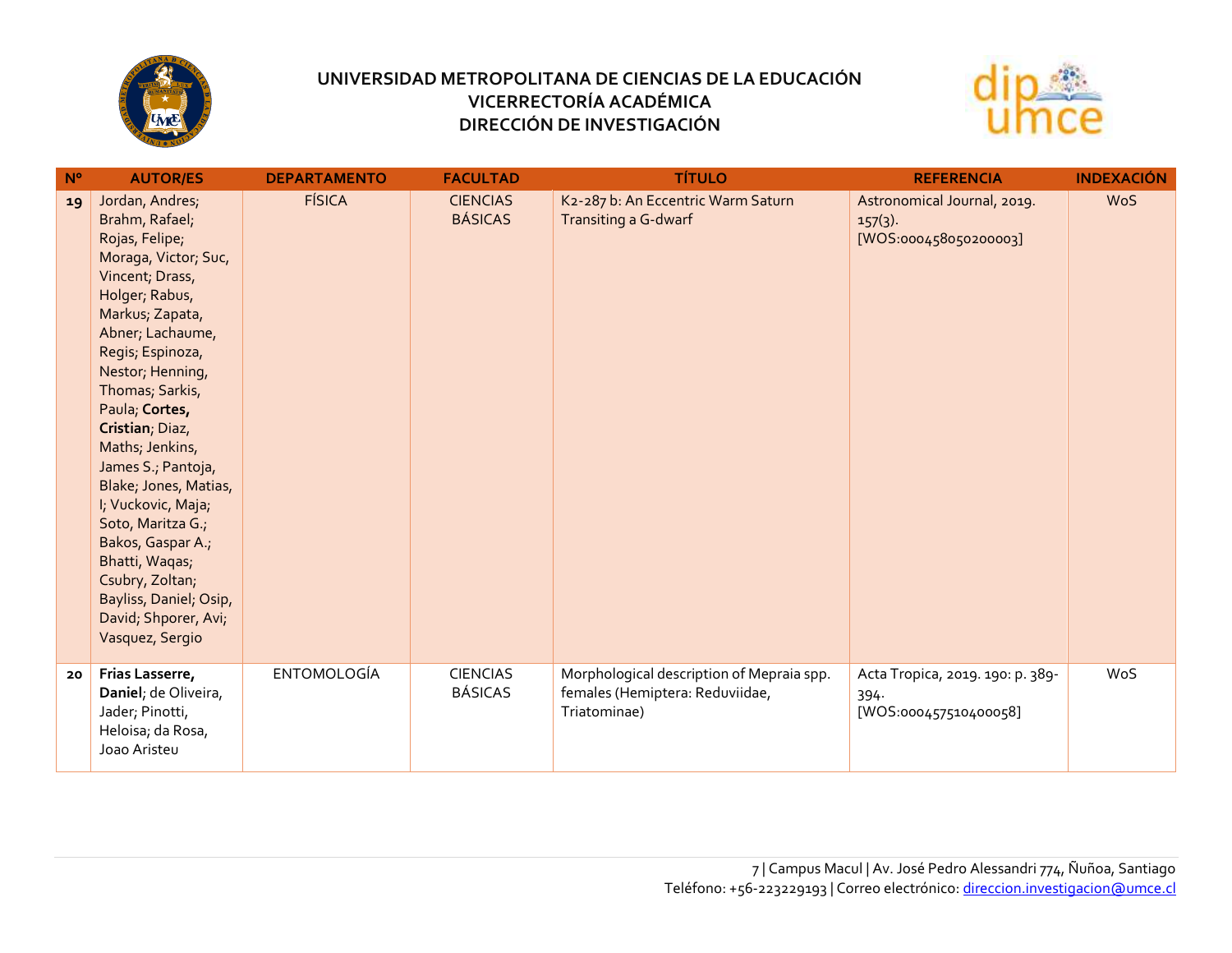



| $N^{\circ}$ | <b>AUTOR/ES</b>                                                                                                                                                                                         | <b>DEPARTAMENTO</b> | <b>FACULTAD</b>                                     | <b>TÍTULO</b>                                                                                                                                   | <b>REFERENCIA</b>                                                                                                                                                                   | <b>INDEXACIÓN</b> |
|-------------|---------------------------------------------------------------------------------------------------------------------------------------------------------------------------------------------------------|---------------------|-----------------------------------------------------|-------------------------------------------------------------------------------------------------------------------------------------------------|-------------------------------------------------------------------------------------------------------------------------------------------------------------------------------------|-------------------|
| 21          | Mariman, Juan J.;<br>Burgos, Pablo;<br>Maldonado, Pedro E.                                                                                                                                              | <b>KINESIOLOGÍA</b> | <b>ARTES Y</b><br><b>EDUCACIÓN</b><br><b>FÍSICA</b> | Parallel learning processes of a visuomotor<br>adaptation task in a changing environment                                                        | European Journal of<br>Neuroscience, 2019. 49(1): p.<br>106-<br>119.[WOS:000456800400010]                                                                                           | <b>WoS</b>        |
| 22          | Victor Martin-<br>Garcia, Antonio;<br>Martinez-Abad,<br>Fernando; Reyes-<br>Gonzalez, David                                                                                                             | QUÍMICA             | <b>CIENCIAS</b><br><b>BÁSICAS</b>                   | TAM and stages of adoption of blended<br>learning in higher education by application<br>of data mining techniques                               | <b>British Journal of Educational</b><br>Technology, 2019. 50(5): p.<br>2484-2500.<br>[WOS:000482504900026]                                                                         | WoS               |
| 23          | Masias, Daisy;<br>Gomez, Kelly;<br>Contreras, Cristobal;<br>Garcia, Carlos;<br>Gaete, Leonardo                                                                                                          | <b>QUÍMICA</b>      | <b>CIENCIAS</b><br><b>BÁSICAS</b>                   | Rapid screening fluorescence method<br>applied to detection and quantitation of<br>paralytic shellfish toxins in invertebrate<br>marine vectors | <b>Food Additives and</b><br><b>Contaminants Part a-</b><br><b>Chemistry Analysis Control</b><br>Exposure & Risk Assessment,<br>2019. 36(7): p. 1118-1137.<br>[WOS:000486752100012] | <b>WoS</b>        |
| 24          | Molina-Sotomayor,<br>Edgardo; Gonzalez<br>Orb, Marcelo;<br>Pradas de la Fuente,<br>Francisco; Carozzi<br>Figueroa, Giovanni;<br>Jesus Sanchez-<br>Oliver, Antonio;<br>Antonio Gonzalez-<br>Jurado, Jose | <b>DEFDER</b>       | <b>ARTES Y</b><br><b>EDUCACIÓN</b><br><b>FÍSICA</b> | Effects of Cardiorespiratory Exercise on<br>Cognition in Older Women Exposed to Air<br>Pollution                                                | International Journal of<br>Environmental Research and<br>Public Health, 2019. 16(2).<br>[WOS:000459112100080]                                                                      | WoS               |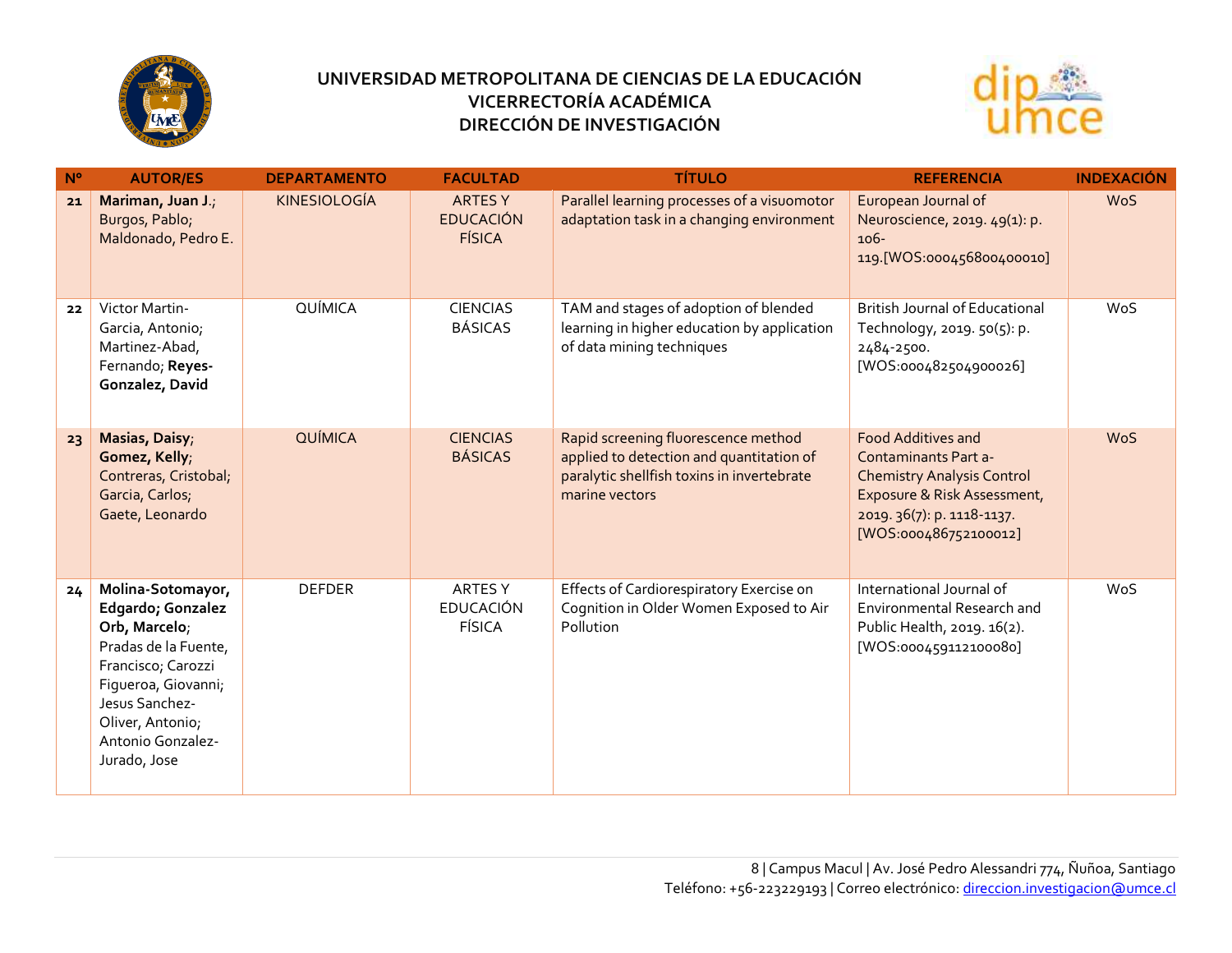



| $N^{\circ}$ | <b>AUTOR/ES</b>                                                                                                                                                                         | <b>DEPARTAMENTO</b> | <b>FACULTAD</b>                                  | <b>TÍTULO</b>                                                                                                                                                            | <b>REFERENCIA</b>                                                                 | <b>INDEXACIÓN</b> |
|-------------|-----------------------------------------------------------------------------------------------------------------------------------------------------------------------------------------|---------------------|--------------------------------------------------|--------------------------------------------------------------------------------------------------------------------------------------------------------------------------|-----------------------------------------------------------------------------------|-------------------|
| 25          | Galgani Munoz,<br>Jaime                                                                                                                                                                 | CASTELLANO          | HISTORIA,<br><b>GEOGRAFÍA Y</b><br><b>LETRAS</b> | SUBJECT AND MODERNITY IN AUGUSTO<br><b>D'HALMAR'S PROSE POEMS</b>                                                                                                        | Anales De Literatura Chilena,<br>2019. 20(31): p. 75-88.<br>[WOS:000481568400004] | <b>WoS</b>        |
| 26          | Pizarro, Noemi;<br>Miguel Belmonte,<br>Juan; Arteaga-<br>Martinez, Blanca                                                                                                               | <b>MATEMÁTICA</b>   | <b>CIENCIAS</b><br><b>BÁSICAS</b>                | A DIDACTIC ANALYSIS OF THE<br><b>CLASSROOM PRACTICE IN THE</b><br>TEACHING OF ANALOGUE CLOCK<br><b>READING</b>                                                           | Educacion Xx1, 2020. 23(1): p.<br>409-<br>436.[WOS:000493320100017]               | WoS               |
| 27          | Prezotto, Leandro<br>F.; Perondini, Andre<br>L. P.; Selivon,<br>Denise; Hernandez-<br>Ortiz, Vicente; Frias,<br><b>Daniel</b>                                                           | <b>ENTOMOLOGÍA</b>  | <b>CIENCIAS</b><br><b>BÁSICAS</b>                | What Can Integrated Analysis of<br>Morphological and Genetic Data Still<br>Reveal about the Anastrepha fraterculus<br>(Diptera: Tephritidae) Cryptic Species<br>Complex? | lnsects, 2019. 10(11).<br>[WOS:000501801800026]                                   | <b>WoS</b>        |
| 28          | Ramirez-Caceres,<br>Guillermo E.; Moya-<br>Hernandez, Mario<br>G.; Quilodran,<br>Manuel; Ramirez,<br>Claudio C.; Nespolo,<br>Roberto F.; Ceballos,<br>Ricardo; Villagra,<br>Cristian A. | <b>ENTOMOLOGÍA</b>  | <b>CIENCIAS</b><br><b>BÁSICAS</b>                | Harbouring the secondary endosymbiont<br>Regiella insecticola increases predation risk<br>and reproduction in the cereal aphid<br>Sitobion avenae                        | Journal of Pest Science, 2019.<br>92(3): p. 1039-1047.<br>[WOS:000467921900009]   | WoS               |
| 29          | Munoz Reyes, Jose<br>Antonio; Polo,<br>Pablo; Cavieres,<br>Eduardo; Guerra,<br>Romulo; Pita,<br>Miguel; Turiegano,<br>Enrique                                                           | <b>POSTGRADO</b>    | <b>DIRECCIÓN DE</b><br><b>POSTGRADO</b>          | Using an evolutionary perspective to<br>understand the relationship between<br>physical aggression and academic<br>performance in late adolescents                       | Journal of School Violence,<br>2019. 18(1): p. 39-48.<br>[WOS:000469947800003]    | <b>WoS</b>        |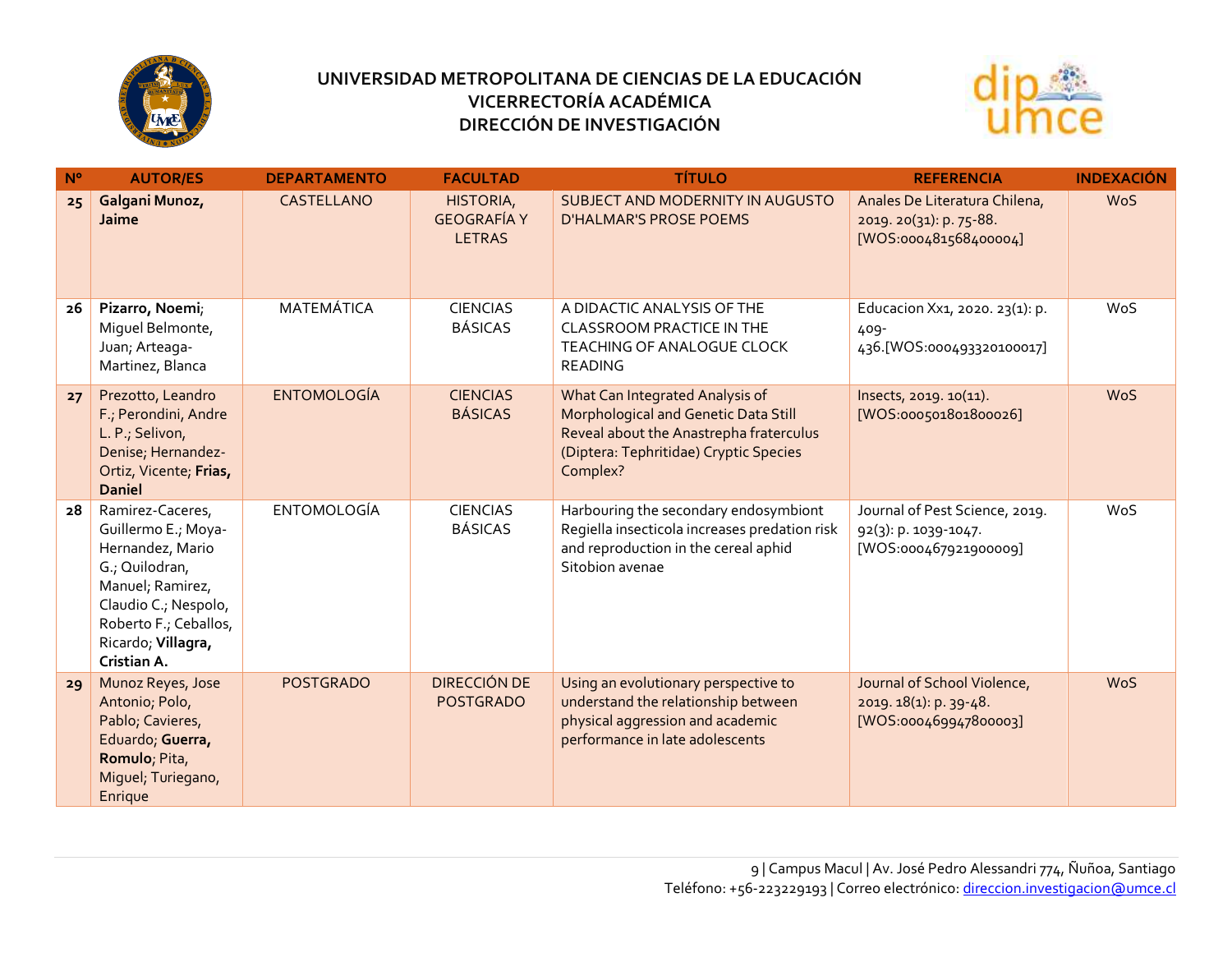



| $N^{\circ}$ | <b>AUTOR/ES</b>                                                                              | <b>DEPARTAMENTO</b> | <b>FACULTAD</b>                   | <b>TÍTULO</b>                                                                                                                                                                                | <b>REFERENCIA</b>                                                                        | <b>INDEXACIÓN</b> |
|-------------|----------------------------------------------------------------------------------------------|---------------------|-----------------------------------|----------------------------------------------------------------------------------------------------------------------------------------------------------------------------------------------|------------------------------------------------------------------------------------------|-------------------|
| 30          | Schapheer,<br>Constanza;<br>Sandoval, Gino;<br>Villagra, Cristian A.                         | <b>ENTOMOLOGÍA</b>  | <b>CIENCIAS</b><br><b>BÁSICAS</b> | Pest Cockroaches May Overcome<br><b>Environmental Restriction Due to</b><br>Anthropization                                                                                                   | Journal of Medical<br>Entomology, 2018. 55(5): p.<br>1357-1364.<br>[WOS:000456130900039] | <b>WoS</b>        |
| 31          | Vera, Alejandro                                                                              | <b>BIOLOGÍA</b>     | <b>CIENCIAS</b><br><b>BÁSICAS</b> | Taxonomic study of the genus<br>Araucanioperla Illies 1963 (Plecoptera:<br>Gripopteryglibe), with the description of<br>the male genitalia, eggs and the last instar<br>larva for A. brincki | Zootaxa, 2019. 4671(1): p. 26-<br>34.<br>[WOS:000486466100002]                           | <b>WoS</b>        |
| 32          | Zapata, Yubinza;<br>Figueroa, Leonardo;<br>Lara, Nelson;<br>Escobar, Hugo;<br>Urbina, Camilo | SIN INFORMACIÓN     | <b>SIN</b><br><b>INFORMACIÓN</b>  | EFFECT OF THE INCORPORATION OF<br>SALTGRASS (Distichlis spicata (L.)<br>GREENE) BURN RESIDUES ON<br>PHOSPHORUS FIXATION IN AN ARIDISOL                                                       | Interciencia, 2019. 44(8): p.<br>469-<br>474.[WOS:000489224600006]                       | WoS               |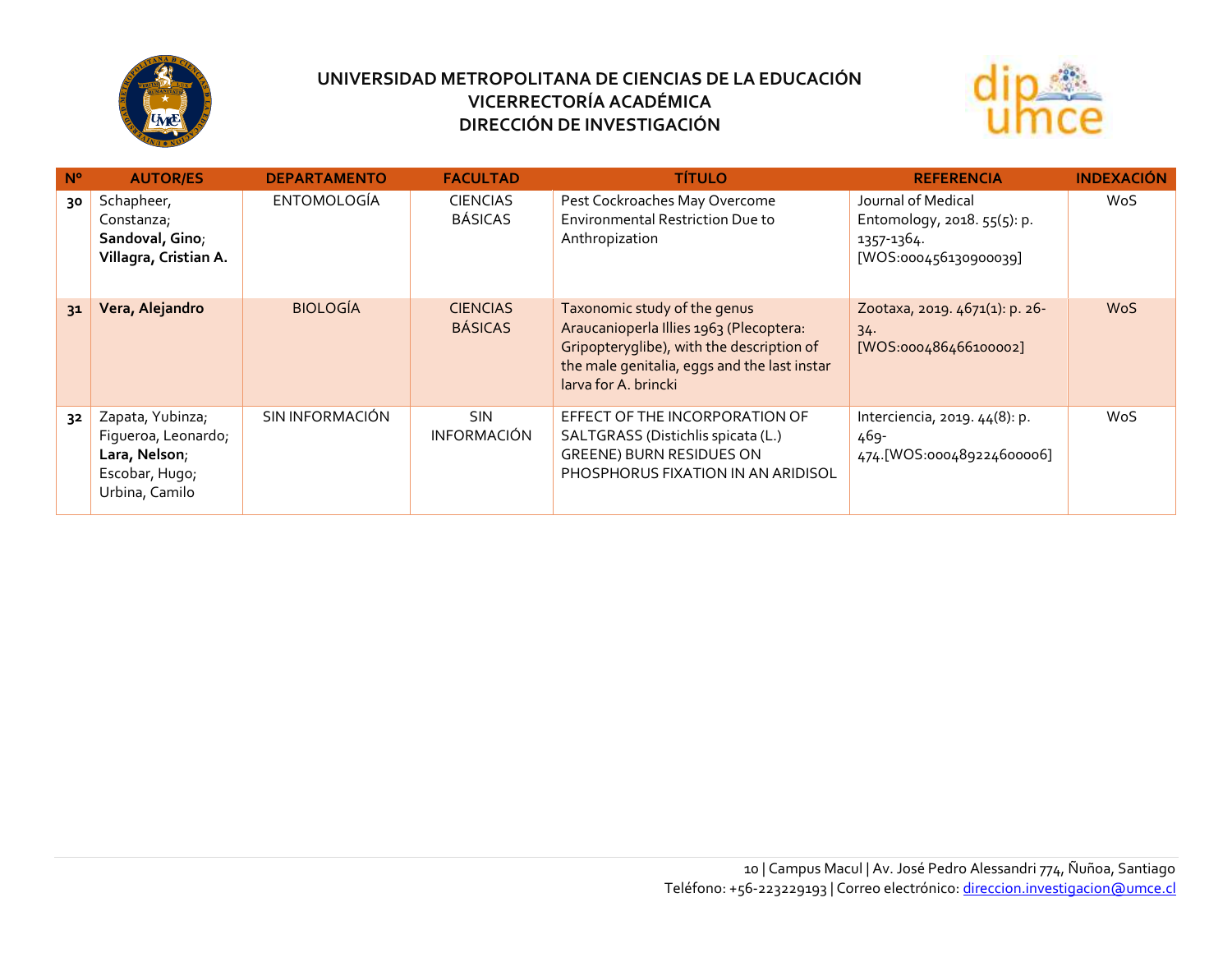



| $N^{\circ}$     | <b>AUTOR/ES</b>                        | <b>DEPARTAMENTO</b> | <b>FACULTAD</b>  | <b>TÍTULO</b>                       | <b>REFERENCIA</b>                | <b>INDEXACIÓN</b> |
|-----------------|----------------------------------------|---------------------|------------------|-------------------------------------|----------------------------------|-------------------|
| 33 <sup>°</sup> | <b>ALEX GARRIDO-</b>                   | <b>DEFDER</b>       | <b>ARTES Y</b>   | ADIPOSIDAD CORPORAL ESTILOS DE      | REVISTA CHILENA DE               | <b>SCOPUS</b>     |
|                 | <b>MENDEZ</b>                          |                     | <b>EDUCACIÓN</b> | VIDA Y NIVEL DE ACTIVIDAD FISICA EN | NUTRICION, 2019, vol. 46, vol.   |                   |
|                 | ANA MARIA LEIVA                        |                     | <b>FÍSICA</b>    | MUJERES DUEÑAS DE CASA Y            | suple., n. 6, n. suple. p. 690 - |                   |
|                 | <b>ANA ROSA</b>                        |                     |                  | TRABAJADORAS REMUNERADAS            | 700                              |                   |
|                 | <b>BELTRAN</b>                         |                     |                  | <b>CHILENAS</b>                     |                                  |                   |
|                 | <b>CARLOS CELIS-</b>                   |                     |                  |                                     |                                  |                   |
|                 | <b>MORALES</b>                         |                     |                  |                                     |                                  |                   |
|                 | <b>CARLOS MATUS-</b>                   |                     |                  |                                     |                                  |                   |
|                 | <b>CASTILLO</b>                        |                     |                  |                                     |                                  |                   |
|                 | <b>EDGARDO</b>                         |                     |                  |                                     |                                  |                   |
|                 | <b>MOLINA-</b>                         |                     |                  |                                     |                                  |                   |
|                 | <b>SOTOMAYOR</b>                       |                     |                  |                                     |                                  |                   |
|                 | <b>FANNY</b>                           |                     |                  |                                     |                                  |                   |
|                 | PETERMANN-                             |                     |                  |                                     |                                  |                   |
|                 | <b>ROCHA</b>                           |                     |                  |                                     |                                  |                   |
|                 | <b>GUSTAVO PAVEZ-</b><br><b>ADASME</b> |                     |                  |                                     |                                  |                   |
|                 | <b>HERNALDO</b>                        |                     |                  |                                     |                                  |                   |
|                 | CARRASCO                               |                     |                  |                                     |                                  |                   |
|                 | <b>BELTRAN</b>                         |                     |                  |                                     |                                  |                   |
|                 | <b>JAIME A VASQUEZ-</b>                |                     |                  |                                     |                                  |                   |
|                 | <b>GOMEZ</b>                           |                     |                  |                                     |                                  |                   |
|                 | <b>JAIME SILVA-URRA</b>                |                     |                  |                                     |                                  |                   |
|                 | <b>MARIA ADELA</b>                     |                     |                  |                                     |                                  |                   |
|                 | <b>MARTINEZ</b>                        |                     |                  |                                     |                                  |                   |
|                 | XIMENA DIAZ-                           |                     |                  |                                     |                                  |                   |
|                 | <b>MARTINEZ</b>                        |                     |                  |                                     |                                  |                   |
|                 | YENY CONCHA-                           |                     |                  |                                     |                                  |                   |
|                 | <b>CISTERNAS</b>                       |                     |                  |                                     |                                  |                   |
|                 |                                        |                     |                  |                                     |                                  |                   |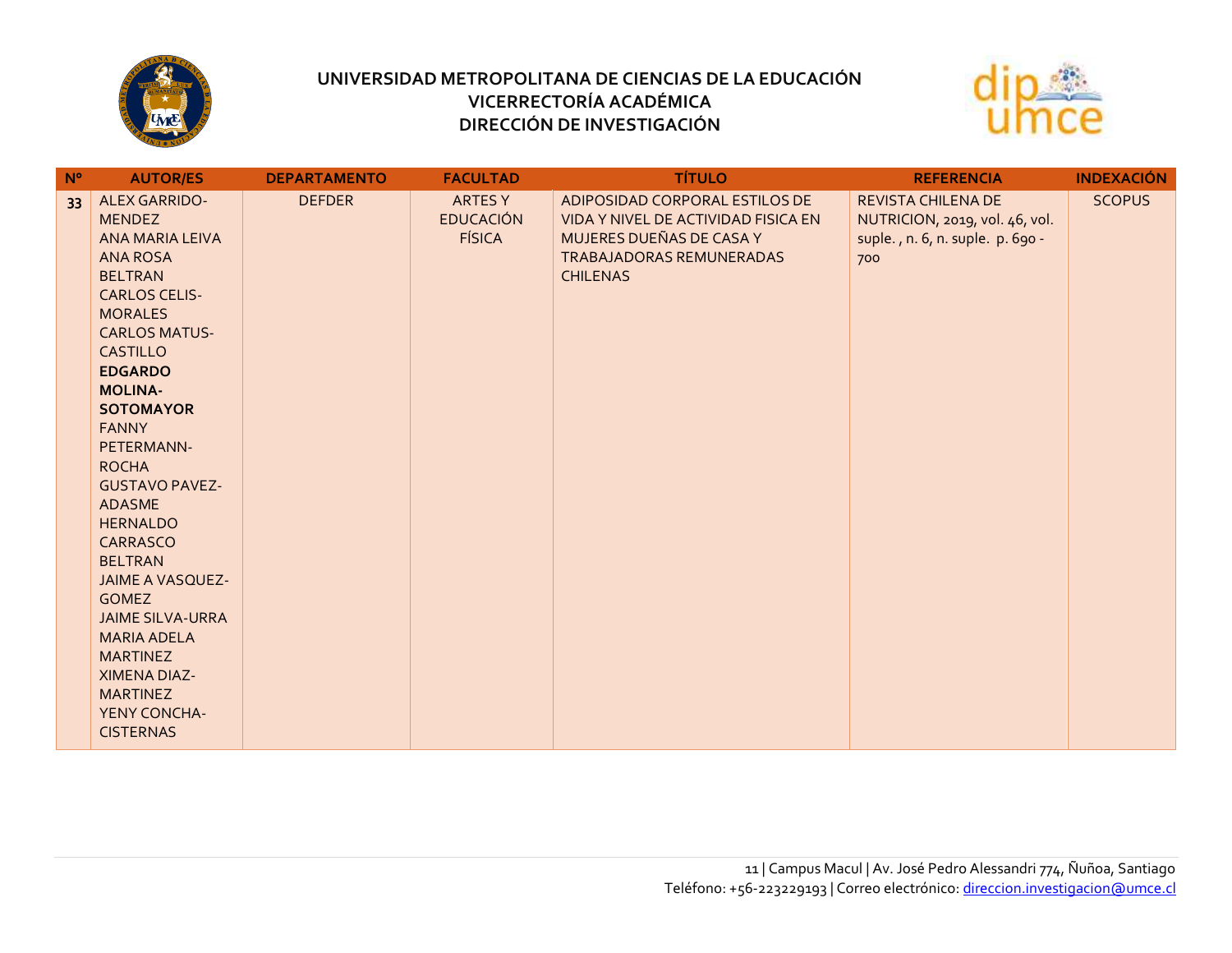



| N <sup>o</sup> | <b>AUTOR/ES</b>                                                                     | <b>DEPARTAMENTO</b> | <b>FACULTAD</b>                                     | <b>TÍTULO</b>                                                                                                                                                                           | <b>REFERENCIA</b>                                                                                                                | <b>INDEXACIÓN</b>        |
|----------------|-------------------------------------------------------------------------------------|---------------------|-----------------------------------------------------|-----------------------------------------------------------------------------------------------------------------------------------------------------------------------------------------|----------------------------------------------------------------------------------------------------------------------------------|--------------------------|
| 34             | <b>TERESA AYALA</b><br><b>PEREZ</b>                                                 | CASTELLANO          | HISTORIA,<br><b>GEOGRAFÍA Y</b><br><b>LETRAS</b>    | ALGUNAS CONSIDERACIONES SOBRE<br>LAS HUMANIDADES DESDE LA ERA<br><b>DIGITAL</b>                                                                                                         | UNIVERSUM (TALCA)<br>REVISTA DE HUMANIDADES<br>Y CIENCIAS SOCIALES, 2019,<br>vol. 34, vol. suple., n. 1, n.<br>suple. p. 39 - 64 | <b>SCOPUS</b>            |
| 35             | <b>FRANCISCO VIDAL</b><br><b>VELIS</b>                                              | F. PEDAGÓGICA       | <b>FILOSOFÍA Y</b><br><b>EDUCACIÓN</b>              | <b>FAMILIA GENERO Y SEXUALIDAD EN LAS</b><br><b>TELESERIES CHILENAS</b><br><b>CONTEMPORANEAS AFINIDADES CON</b><br>LA TEORIA SOCIOLOGICA Y LOS<br><b>ESTUDIOS REALIZADOS EN EL PAIS</b> | POLIS (SANTIAGO), 2019, vol.<br>18, vol. suple., n. 53, n. suple.<br>p. 310 - 328                                                | SciELO Chile -<br>No WOS |
| 36             | <b>LUIS CORTES</b><br><b>PICAZO</b><br><b>NOEMI GRINSPUN</b><br><b>SIGUELNITZKY</b> | <b>ARTES</b>        | ARTES Y<br><b>EDUCACIÓN</b><br><b>FÍSICA</b>        | LA IMPORTANCIA DEL CUERPO EN LAS<br>PRACTICAS PEDAGOGICAS EN ARTES<br><b>VISUALES</b>                                                                                                   | PERSPECTIVA<br>EDUCACIONAL, 2019, vol. 58,<br>vol. suple., n. 3, n. suple. p.<br>$102 - 126$                                     | SciELO Chile -<br>No WOS |
| 37             | <b>ALEJANDRA</b><br><b>CASTILLO</b>                                                 | <b>FILOSOFÍA</b>    | <b>FILOSOFÍA Y</b><br><b>EDUCACIÓN</b>              | <b>FEMINISMOS EN AMERICALATINA</b>                                                                                                                                                      | PLEYADE REVISTA DE<br><b>HUMANIDADES Y CIENCIAS</b><br>SOCIALES, 2018, vol., vol.<br>suple., n. 22, n. suple. p. 21 -<br>24      | SciELO Chile -<br>No WOS |
| 38             | Vera S, A.                                                                          | <b>BIOLOGÍA</b>     | <b>CIENCIAS</b><br><b>BÁSICAS</b>                   | Phidon chanco sp. nov. of cockroach from<br>the coastal forest of central Chile (Insecta:<br>Blattaria)                                                                                 | Zootaxa, 2019. 4712(1): p. 114-<br>126.<br>[WOS:000503722900008]                                                                 | WoS                      |
| 39             | Ortega, F.                                                                          | <b>MÚSICA</b>       | <b>ARTES Y</b><br><b>EDUCACIÓN</b><br><b>FÍSICA</b> | XIX Festival internacional de música<br>contemporánea                                                                                                                                   | Revista Musical Chilena, 2019.<br>73(232): p. 132-137.<br>[WOS:000505151000008]                                                  | <b>WoS</b>               |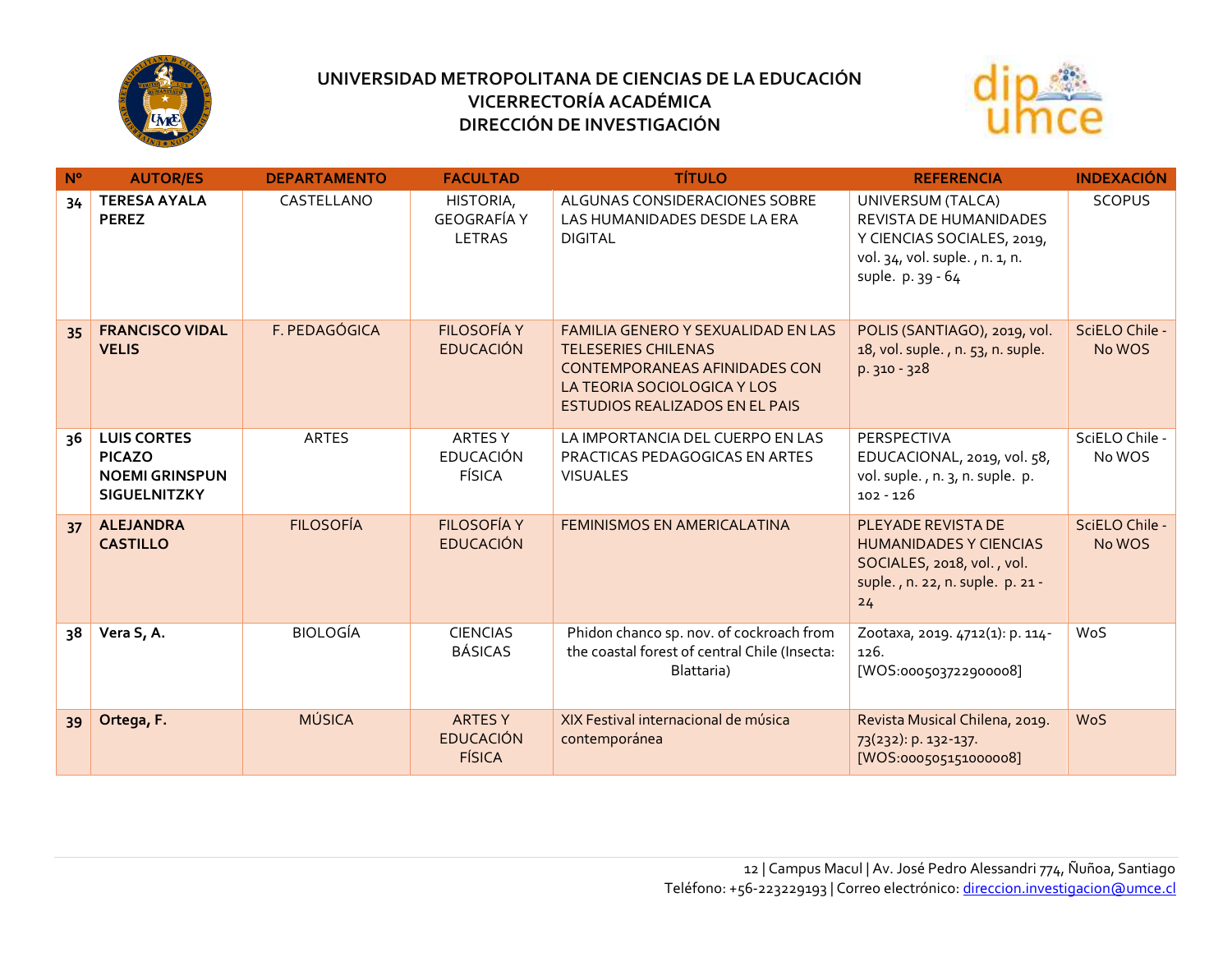



| $N^{\circ}$ | <b>AUTOR/ES</b>                                                                                       | <b>DEPARTAMENTO</b>                   | <b>FACULTAD</b>                                  | <b>TÍTULO</b>                                                                                                                                                                                                                                                                                                                     | <b>REFERENCIA</b>                                                                                        | <b>INDEXACIÓN</b> |
|-------------|-------------------------------------------------------------------------------------------------------|---------------------------------------|--------------------------------------------------|-----------------------------------------------------------------------------------------------------------------------------------------------------------------------------------------------------------------------------------------------------------------------------------------------------------------------------------|----------------------------------------------------------------------------------------------------------|-------------------|
| 40          | Baeza, R.                                                                                             | <b>FILOSOFÍA</b>                      | FILOSOFÍA Y<br><b>EDUCACIÓN</b>                  | Leviathan theater. Derrida and Thomas<br>Hobbes political ontotheology [El teatro del<br>leviatán. Derrida y la Ontoteología Política<br>de Hobbes]                                                                                                                                                                               | Revista de Humanidades                                                                                   | <b>SCOPUS</b>     |
| 41          | Flores, P.E.M.,<br>Donoso, P.A.                                                                       | <b>SIN INFORMACIÓN</b>                | <b>SIN</b><br><b>INFORMACIÓN</b>                 | The "fear" of social sciences. Towards a<br>political epistemology proposal of affective<br>intensification [El "miedo" de las Ciencias<br>Sociales Hacia una propuesta epistemo-<br>política de intensificación afectiva1]                                                                                                       | Revista Mexicana de Ciencias<br>Politicas y Sociales                                                     | <b>SCOPUS</b>     |
| 42          | Medina, D., Barraza,<br>Ρ.                                                                            | SIN INFORMACIÓN                       | <b>SIN</b><br><b>INFORMACIÓN</b>                 | Efficiency of attentional networks in<br>musicians and non-musicians                                                                                                                                                                                                                                                              | Heliyon                                                                                                  | <b>SCOPUS</b>     |
| 43          | Martínez-Núñez,<br>M.D., Muñoz-<br>Zamora, G.                                                         | ED. PARVULARIA                        | <b>FILOSOFÍA Y</b><br><b>EDUCACIÓN</b>           | Imaginaries and practices of children's<br>rights in the formation of first-infancy<br>teachers                                                                                                                                                                                                                                   | Educacao e Pesquisa                                                                                      | <b>SCOPUS</b>     |
| 44          | Lizama, N.D.S., Orb,<br>M.G., Orellana,<br>D.S.C., González,<br>D.A.G., Peña, S.J.,<br>González, M.L. | <b>DEFDER</b>                         | ARTES Y<br><b>EDUCACIÓN</b><br><b>FÍSICA</b>     | Methodological playful aquatica of<br>environmentation in children of 6 to 10<br>years [Metodología lúdico acuática de<br>ambientación en niños de 6 a 10 años]                                                                                                                                                                   | • Retos, 36, 336-341 • ISSN:<br>Edición impresa: 1579-1726.<br>Edición Web: 1988-2041<br>(www.retos.org) | <b>SCOPUS</b>     |
| 45          | Marolla, J.                                                                                           | <b>HISTORIA Y</b><br><b>GEOGRAFÍA</b> | HISTORIA,<br><b>GEOGRAFÍA Y</b><br><b>LETRAS</b> | The difficult task of interculturality from<br>the social sciences teaching. Comparative<br>analysis of the programs of Argentina,<br>Colombia and Chile [La difícil tarea de la<br>interculturalidad desde la didáctica de las<br>ciencias sociales. análisis comparativo de<br>los programas de Argentina, Colombia y<br>Chile] | Futuro del Pasado                                                                                        | <b>SCOPUS</b>     |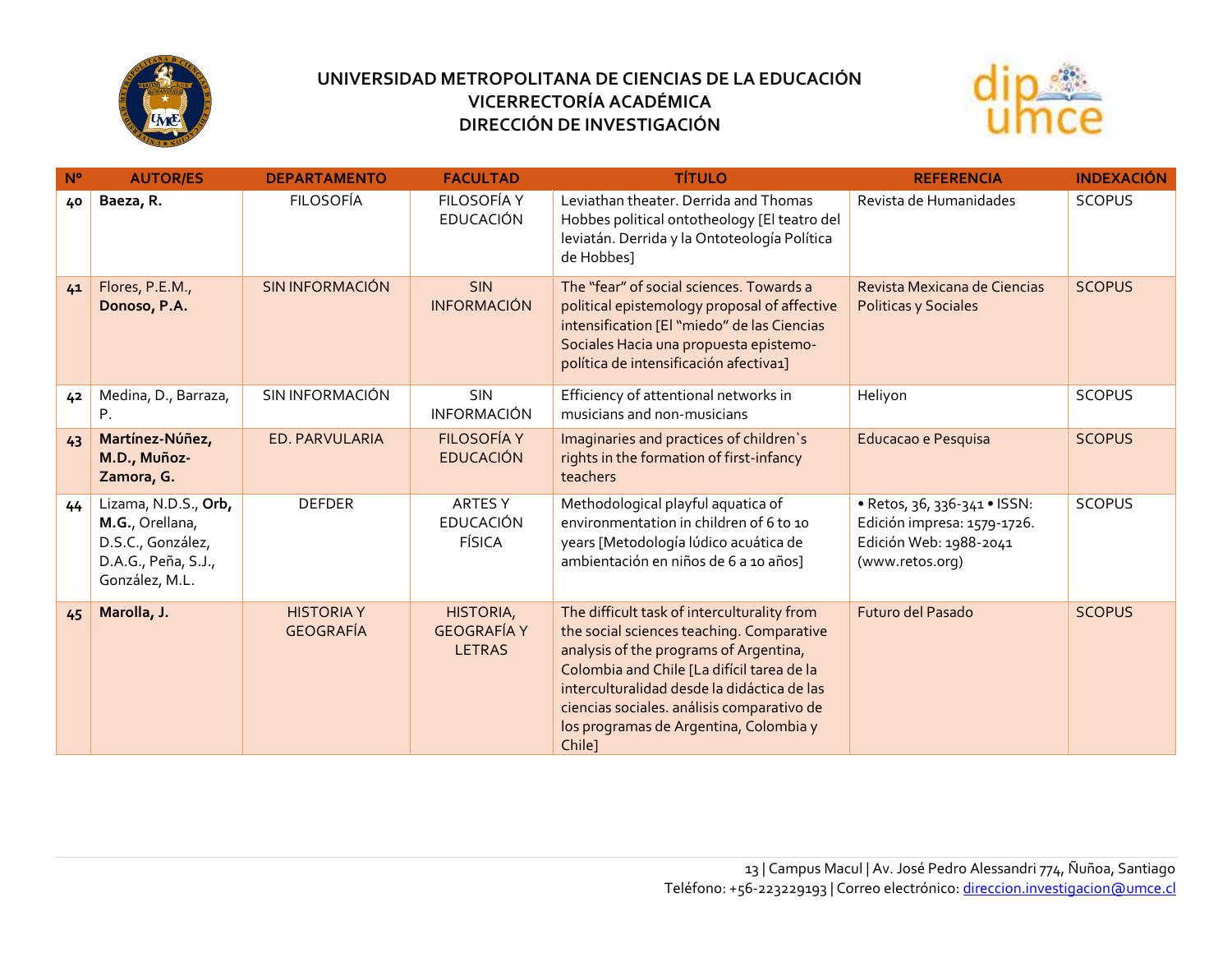



| $N^{\circ}$ | <b>AUTOR/ES</b>                                                               | <b>DEPARTAMENTO</b> | <b>FACULTAD</b>                                     | <b>TÍTULO</b>                                                                                                                                                                                                                                                                                             | <b>REFERENCIA</b>                              | <b>INDEXACIÓN</b> |
|-------------|-------------------------------------------------------------------------------|---------------------|-----------------------------------------------------|-----------------------------------------------------------------------------------------------------------------------------------------------------------------------------------------------------------------------------------------------------------------------------------------------------------|------------------------------------------------|-------------------|
| 46          | Tobar, B.A.U.,<br>Gaete, M.J.F., Lara,<br>M.M., Pérez, A.M.,<br>Freundt, A.R. | <b>DEFDER</b>       | ARTES Y<br><b>EDUCACIÓN</b><br><b>FÍSICA</b>        | Implicit theories and models of formation<br>underlying the perception of the role of<br>physical education teachers [Teorías<br>implícitas y modelos de formación<br>subyacentes a la percepción de rol del<br>profesor de Educación Física]                                                             | Retos                                          | <b>SCOPUS</b>     |
| 47          | Silva-Satlov, I.,<br>Pérez, R.R.                                              | <b>KINESIOLOGÍA</b> | <b>ARTES Y</b><br><b>EDUCACIÓN</b><br><b>FÍSICA</b> | Scientific literacy for global health: A<br>reflection regarding education in research<br>[Alfabetización científica para la salud<br>global: Una reflexión respecto a la<br>formación en investigación]                                                                                                  | Interface: Communication,<br>Health, Education | <b>SCOPUS</b>     |
| 48          | Díaz, D.P., Kawada,<br>F.H., Chávez, R.C.,<br>Monzón, N.S.                    | F. PEDAGÓGICA       | FILOSOFÍA Y<br>EDUCACIÓN                            | Political discourse analysis: Conceptual and<br>analytical tools for the critical study of<br>educational policies in times of global<br>reform [Análise político do discurso:<br>Ferramentas conceituais e analíticas para o<br>estudo crítico de políticas educacionais em<br>tempos de reforma global] | <b>Education Policy Analysis</b><br>Archives   | <b>SCOPUS</b>     |
| 49          | Diener, L., Aedo-<br>Muñoz, E.                                                | <b>DEFDER</b>       | <b>ARTES Y</b><br><b>EDUCACIÓN</b><br><b>FÍSICA</b> | Systematic review of yurchenko vault<br>kinetic and kinematic indicators                                                                                                                                                                                                                                  | <b>Science of Gymnastics Journal</b>           | <b>SCOPUS</b>     |
| 50          | Cid, F.M., Rojas,<br>P.B., Godoy, N.A.,<br>Acevedo, V.B.,<br>Véliz, C.V.      | <b>DEFDER</b>       | <b>ARTESY</b><br><b>EDUCACIÓN</b><br><b>FÍSICA</b>  | Relation between body composition,<br>physical qualities, and cognitive function in<br>students of physical education [Relación de<br>la composición corporal, las cualidades<br>físicas y funciones cognitivas en<br>estudiantes de educación física]                                                    | Retos                                          | <b>SCOPUS</b>     |